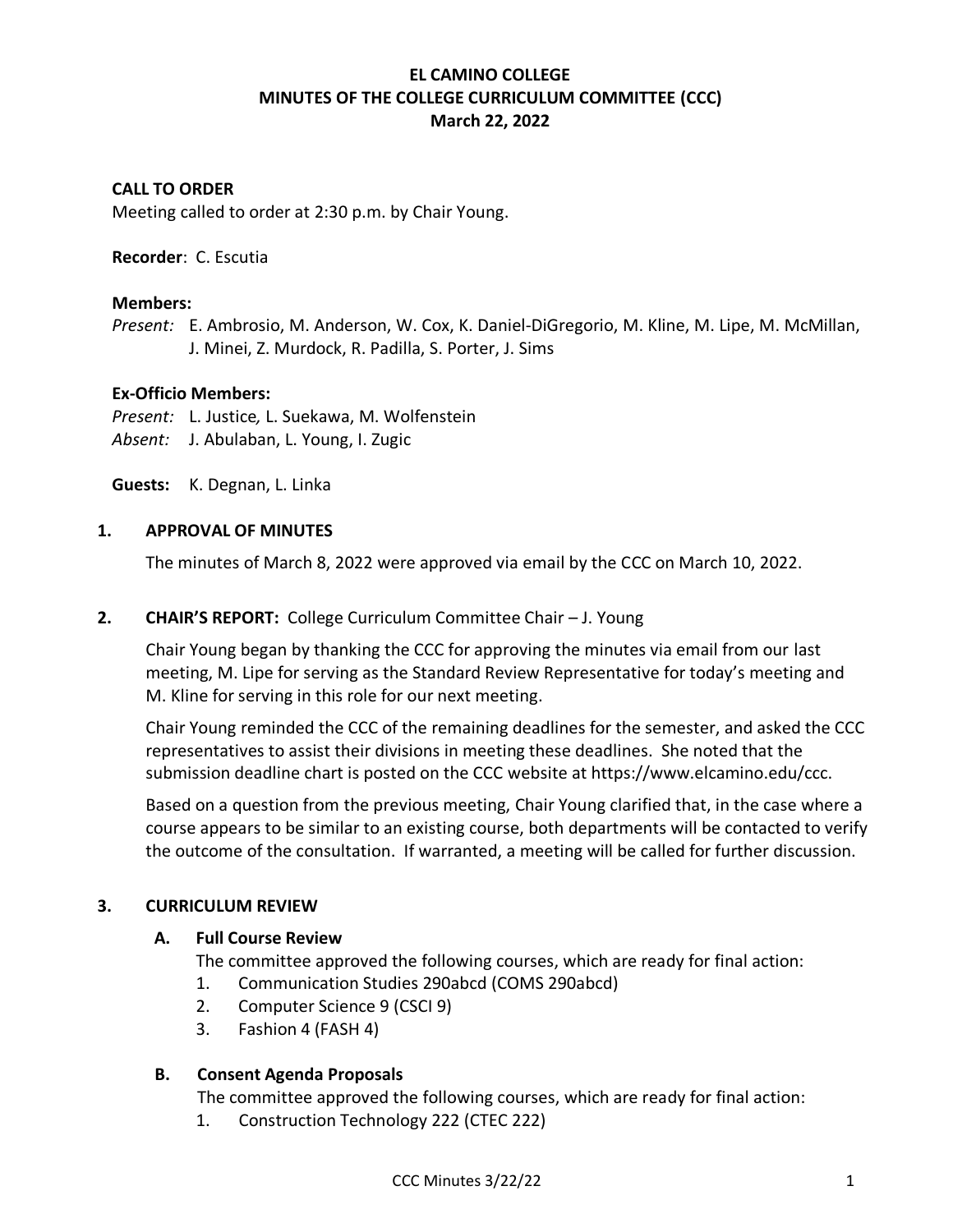- 2. Construction Technology 230 (CTEC 230)
- 3. Fashion 14 (FASH 14)
- 4. Fashion 20 (FASH 20)
- 5. Fashion 35 (FASH 35)
- 6. Machine Tool Technology 2 (MTT 2)
- 7. Machine Tool Technology 16 (MTT 16)
- 8. Machine Tool Technology 40 (MTT 40)
- 9. Machine Tool Technology 46 (MTT 46)
- 10. Machine Tool Technology 101 (MTT 101)
- 11. Machine Tool Technology 103 (MTT 103)
- 12. Machine Tool Technology 105 (MTT 105)
- 13. Machine Tool Technology 107 (MTT 107)
- 14. Mathematics 165 (MATH 165)
- 15. Mathematics 270 (MATH 270)

# **CURRICULUM DISCUSSION**

# **A. Full Course Review**

# **Fine Arts Division**

COMS 290abcd Forensics - Winter Events was presented for course review.

It was moved by M. Kline, seconded by J. Minei, that the committee approve the course proposal. The motion carried.

It was moved by M. Kline, seconded by J. Minei, that the committee approve the course delivery methods. The motion carried.

It was moved by M. Kline, seconded by J. Minei, that the committee approve the conditions of enrollment. The motion carried.

# **Industry and Technology Division**

FASH 4 Computer Fashion Illustration was presented for course review.

It was moved by M. Anderson, seconded by W. Cox, that the committee approve the course proposal. The motion carried.

It was moved by M. Anderson, seconded by W. Cox, that the committee approve the course delivery methods. The motion carried.

It was moved by M. Anderson, seconded by W. Cox, that the committee approve the conditions of enrollment. The motion carried.

# **Mathematical Sciences Division**

CSCI 9 Practical Data Science was presented as a new course proposal.

It was moved by M. Lipe, seconded by E. Ambrosio, that the committee approve the course proposal. The motion carried.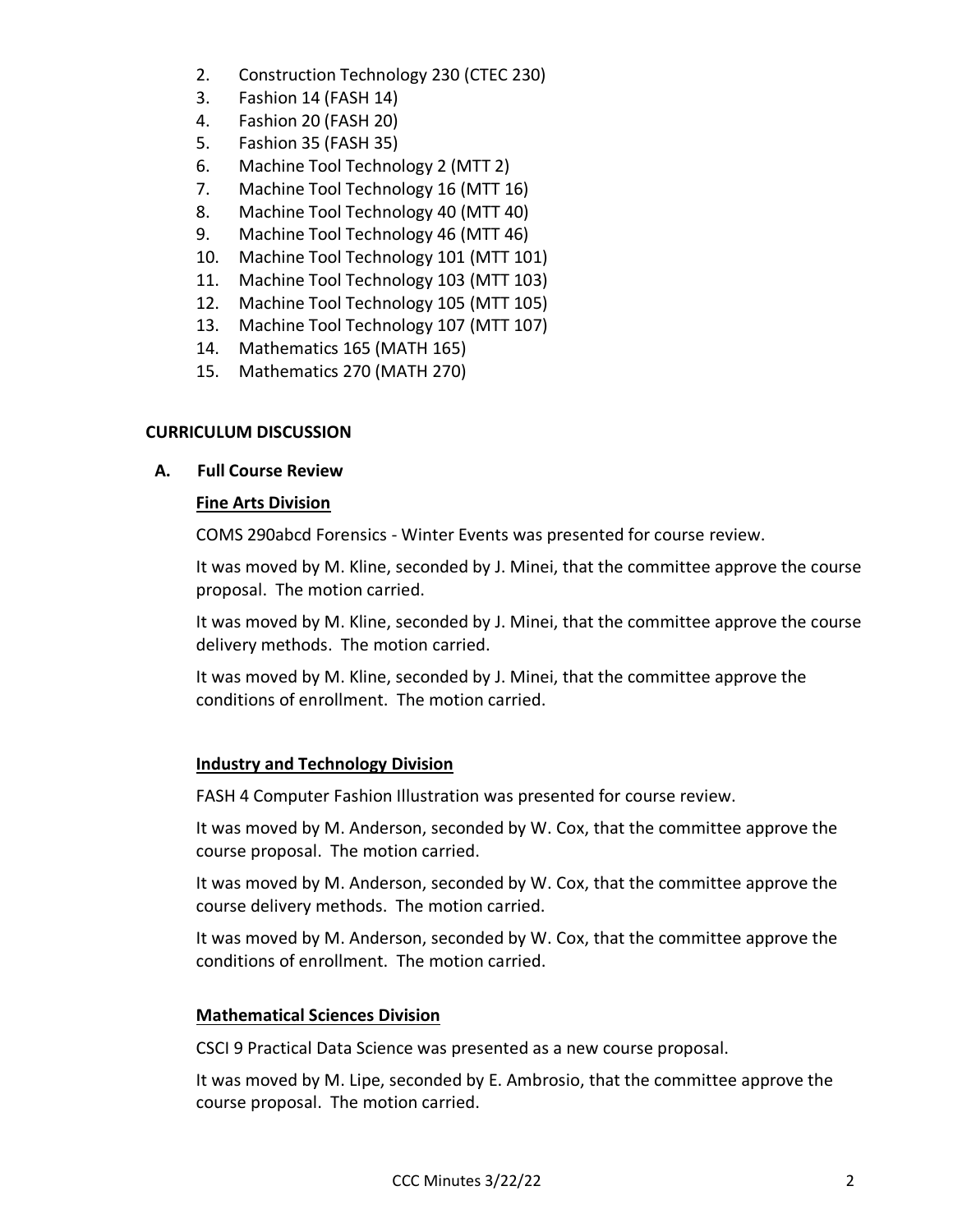It was moved by M. Lipe, seconded by E. Ambrosio, that the committee approve the course delivery methods. The motion carried.

It was moved by M. Lipe, seconded by E. Ambrosio, that the committee approve the conditions of enrollment. The motion carried.

## **B. Consent Agenda Proposals**

It was moved by M. Anderson, seconded by Z. Murdock, that the committee approve the consent agenda proposals. The motion carried.

It was moved by M. Anderson, seconded by Z. Murdock, that the committee approve the consent agenda course delivery methods. The motion carried.

It was moved by M. Anderson, seconded by Z. Murdock, that the committee approve the consent agenda conditions of enrollment. The motion carried.

## **4. SLOS AND THE CURRICULUM PROCESS TRAINING**

K. Degnan, Campus SLO Coordinator, was introduced to the CCC. Chair Young and K. Degnan provided a training on the SLO and Curriculum Process related to curriculum changes to course outlines. The training is designed for CCC and DCC representatives, as well as Division SLO Facilitators. The presentation will be posted on the CCC website so that CCC Representatives may use it to train DCC members. Divisions may also invite Chair Young to give a presentation to their faculty and/or DCC.

## **Training Recap:**

1. New Courses or Reactivations: A form must be submitted to the SLO Campus Coordinators.

2. Inactivations, Number, or Descriptive Title Changes: No action is needed if the SLOs are not being changed.

3. SLO Statement Changes: SLO form must be submitted to the SLO Campus Coordinators.

Once finalized, the forms will be available on the CCC and Accreditation websites. In the meantime, forms can be requested from K. Degnan at kdegnan@elcamino.edu.

Per the suggestion of K. Daniel-DiGregorio, a "cheat sheet" of the steps will be developed and distributed. In addition, J. Minei recommended that a SLO representative attend CCC meetings as it may help streamline some of the communication between the SLO Coordinators and the Curriculum Committee. Chair elect E. Ambrosio will consult with the ALC to consider this suggestion. Feedback regarding this training and the process is welcomed.

# **5. VICE PRESIDENT'S REPORT:** Vice President of Academic Affairs – J. Sims

J. Sims reported that the job description for Curriculum Specialist was approved at the March 21 board meeting. The next step will be to release of the job announcement and initiate the application process. It is anticipated that the position will be filled by May in order to onboard with Chair Young before her retirement. J. Sims also reported a discussion by Board members regarding the renumbering of courses, a statewide effort to create a common course numbering system across all California community colleges. A board member will meet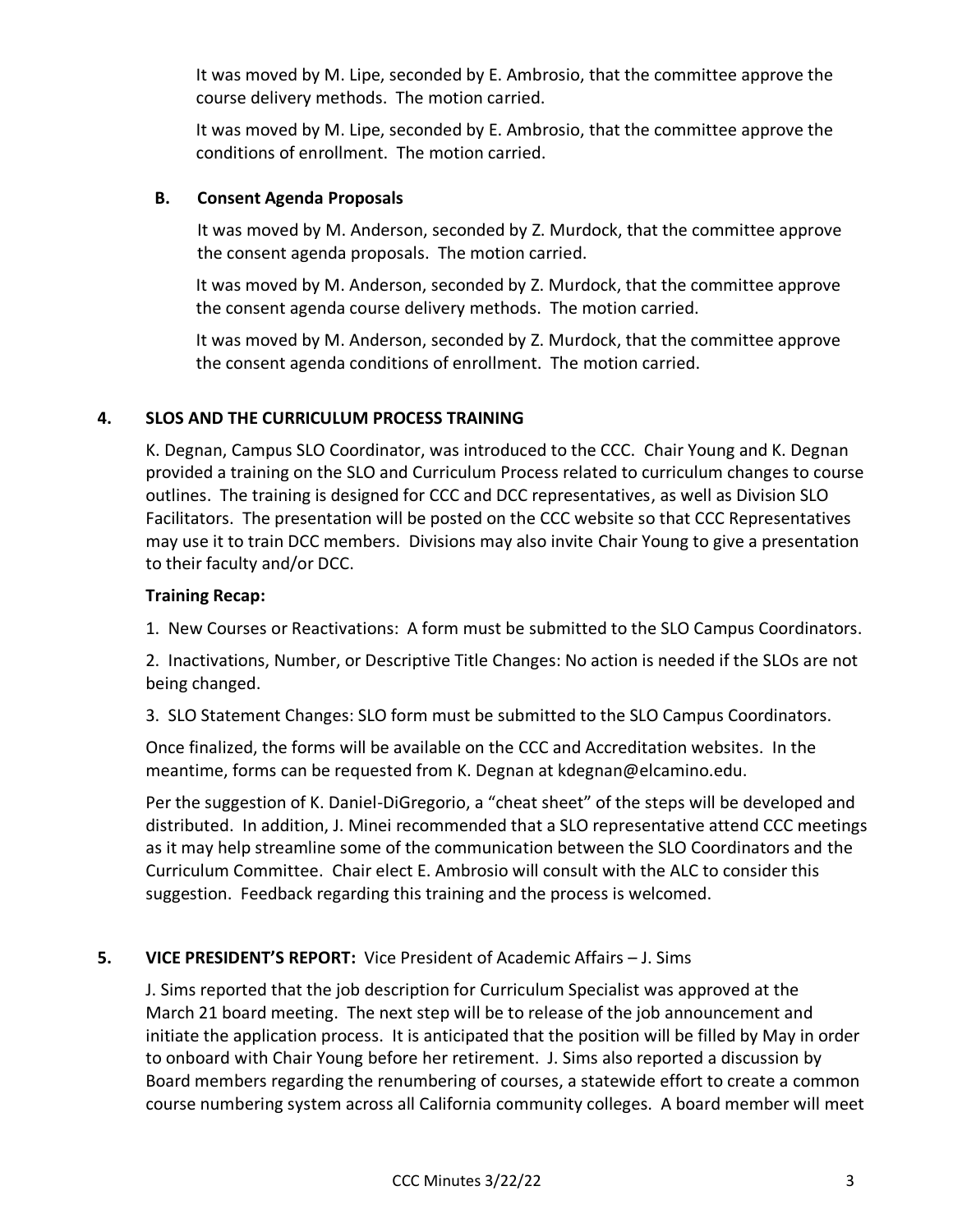with the Chancellor's Office to discuss the matter further. The board member may solicit more input from the CCC.

## **6. ANNOUNCEMENTS**

- J. Minei: The rock musical "Spring Awakening" is now playing. Check the Center for the Arts webpage for more information.
- M. Wolfenstein: Educational Technology Conference, March 24-25.
- The Curriculog Café will be open after the meeting today.
- **•** Next CCC Meeting: April 26, 2022 2:30-4:30 p.m., via Zoom.

# **7. ADJOURNMENT**

Chair Young called for a motion to adjourn the meeting. J. Minei moved to adjourn, E. Ambrosio seconded, and the motion carried. Meeting was adjourned at 3:16 p.m.